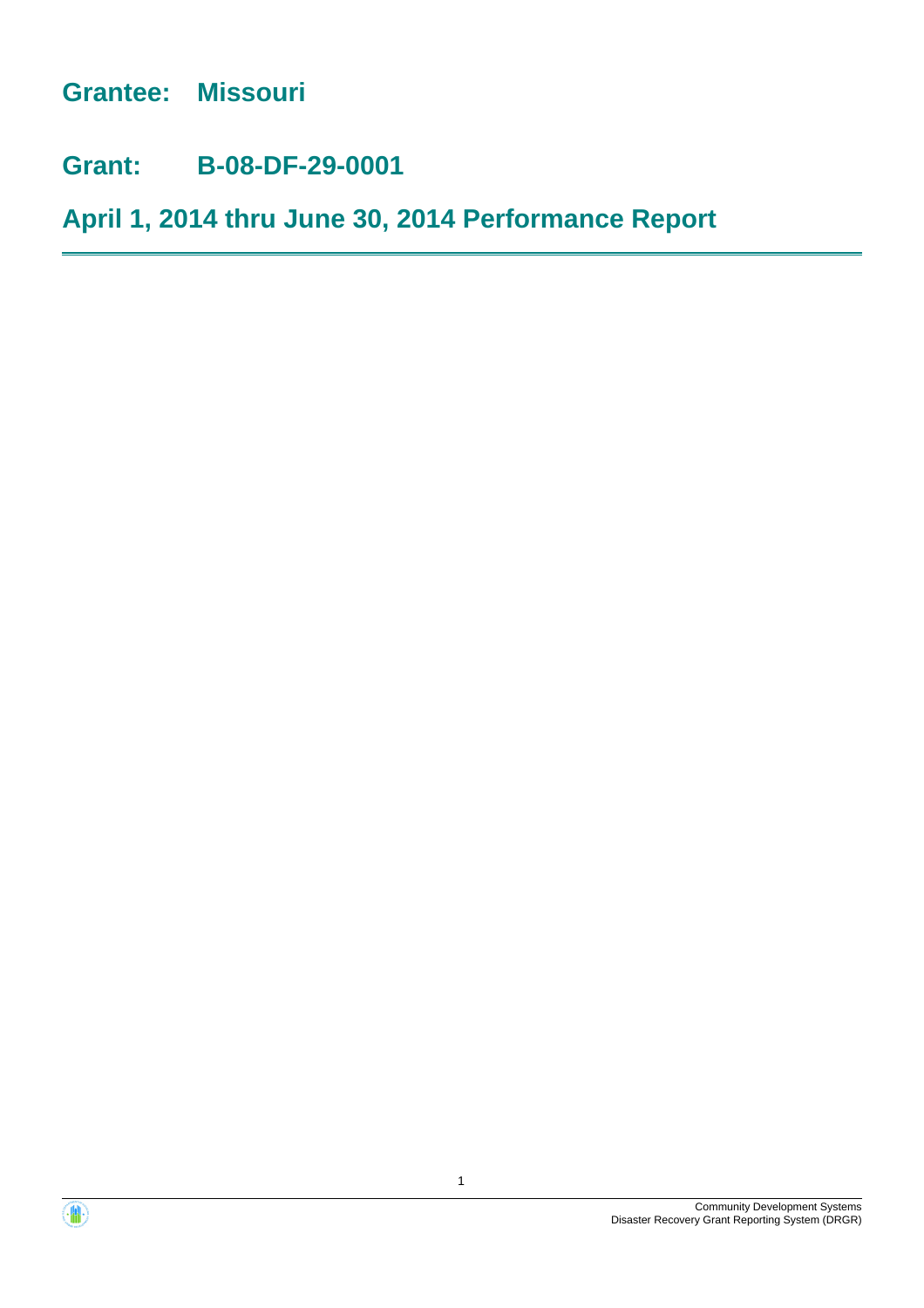**Grant Number:** B-08-DF-29-0001

**Grantee Name:** Missouri

**Grant Award Amount:** \$11,032,438.00

**LOCCS Authorized Amount:** \$11,032,438.00

**Total Budget:** \$11,032,438.00

### **Disasters:**

#### **Declaration Number**

FEMA-1773-DR-MO FEMA-1742-DR-MO FEMA-1748-DR-MO FEMA-1749-DR-MO FEMA-1760-DR-MO FEMA-1809-DR-MO

#### **Narratives**

#### **Disaster Damage:**

**Estimated PI/RL Funds:**

**Obligation Date:**

**Contract End Date:**

05/27/2009

05/21/2009

\$0.00

Active

**Award Date:**

Reviewed and Approved **Review by HUD:**

**Grant Status: QPR Contact:** No QPR Contact Found

Two significant flooding events in 2008 resulted in federal disaster declarations; one in March (1749) primarily in Southern Missouri and one in June (1773) primarily in Northern Missouri. Flood recovery activities with CDBG funds for the March event were addressed with existing CDBG funding. Flood recovery activities for the June event are the subject of this grant (1773, Supplmental CDBG Disaster Recovery Funding from the Supplemental Appropriations Act, Public Law 110-252, 2008.. Approximately 2,421 homes were impacted by the flooding, with 582 being affected, 535 sustaining minor damage, 225 sustaining major damage and 1,079 being destroyed and at least 22 levees damaged. Widespread damage to public infrastructure was reported by communities and regional planning commissions. In areas where the disaster was federally declared, Missouri CDBG supported FEMA with resources and in some cases 25% cost share to provide housing and home repair assistance. Currently, the state is supporting thirty-plus community long-term recovery committees to assist residents with long term housing assistance to meet unmet disaster related housing needs whenever feasible. At least 22 levees were affected by the flood events with an estimated repair cost of \$36,139,000. While the US Army Corps of Engineers funding will address the bulk of this; the match requirement for local governments and levee districts is significant. A portion of these levees are being addressed with existing CDBG funds, but total assistance needed by local governments and levee districts greatly exceeds existing funding. At least two communities in Northwest Missouri have reported businesses affected to the extent that buyout and relocation of these businesses is desired.

#### **Recovery Needs:**

Missouri proposes to address recovery needs through: short and long term recovery planning through the NFIP, promoting high quality, durable, energy-efficient and mold resistant construction methods, and providing adequate flood resistant housing for all income groups that live in the flood impacted areas.Homeless shelters and transitional housing units impacted by the flood are eligible for assistance through this plan if they are located outside the 100 year flood plain. If they are/were located within the 100 year flood plain the facility could be eligible for assistance in rebuilding outside the flood plain. Applications were accepted in the following categories: housing, business assistance, buyout, levee repair, demolition and debris removal, other unmet needs. The projects selected for funding were evaluated based on need, capacity, the project's impact on short and long term community recovery, local effort, consistency with a local short and long term recovery plan, consistency with local and state floodplain management practices, project sustainability and future disaster mitigation and finally, available funds. The following projects were funded with this supplemental appropriation for the purpose of: Chariton County-Assisting the county with levee repairs to the Garden of Eden Drainage District. Elsberry-Assisting the city in acquiring flood affected residential properties. Hannibal-Assist in acquiring flood affected commercial properties. La Grange-Assist in acquiring flood affected commercial properties. Marceline-Assisting with replacement of the pump house. Milan-Assisting with flood related infrastructure repairs. Newton County-Assisting with disaster related housing repairs and new housing construction. Old Monroe-Assisting with levee repairs. St. Charles City-Assisting North County Levee District with levee repairs. St. Charles County-Assist Grafton Ferry with Mississippi River dredging and acquisition of 22 flood-affected homes. Savannah-Assisting with flood-related repairs and improvements to Price and Cedar Streets. Silex-Assisting with acquisition of flood affected home,

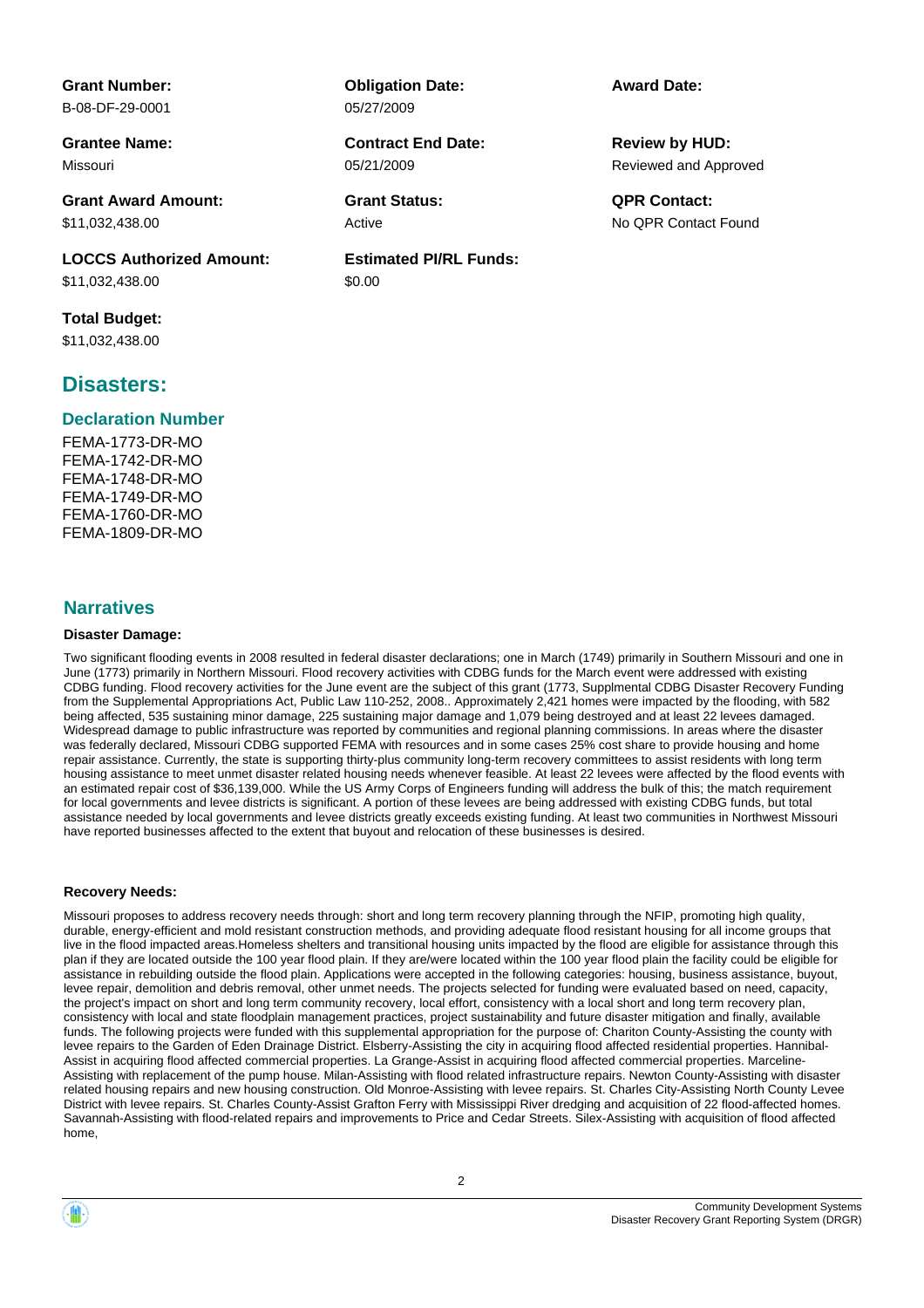plus infrastructure development for new subdivision out of the floodplain. Sullivan County-Assist in replacing the Fleshman Bridge in Jackson Township. Worth County-Assist in replacement of bridges #172,185 and 195.

#### **Public Comment:**

| <b>Overall</b><br><b>Total Projected Budget from All Sources</b> | <b>This Report Period</b><br>N/A | <b>To Date</b><br>\$11,032,438.00 |
|------------------------------------------------------------------|----------------------------------|-----------------------------------|
| <b>Total Budget</b>                                              | \$0.00                           | \$11,032,438.00                   |
| <b>Total Obligated</b>                                           | \$0.00                           | \$11,032,438.00                   |
| <b>Total Funds Drawdown</b>                                      | \$345,536.90                     | \$10,877,027.13                   |
| <b>Program Funds Drawdown</b>                                    | \$345,536.90                     | \$10,877,027.13                   |
| <b>Program Income Drawdown</b>                                   | \$0.00                           | \$0.00                            |
| <b>Program Income Received</b>                                   | \$0.00                           | \$0.00                            |
| <b>Total Funds Expended</b>                                      | \$345,536.90                     | \$10,877,027.13                   |
| <b>Match Contributed</b>                                         | \$0.00                           | \$368,008.35                      |

# **Progress Toward Required Numeric Targets**

| <b>Requirement</b>                            | <b>Required</b> | <b>To Date</b> |
|-----------------------------------------------|-----------------|----------------|
| <b>Overall Benefit Percentage (Projected)</b> |                 | 54.02%         |
| <b>Overall Benefit Percentage (Actual)</b>    |                 | 54.60%         |
| <b>Minimum Non-Federal Match</b>              | \$0.00          | \$368,008.35   |
| <b>Limit on Public Services</b>               | \$1,654,865.70  | \$0.00         |
| Limit on Admin/Planning                       | \$551,621.90    | \$522,623.86   |
| <b>Limit on State Admin</b>                   | \$0.00          | \$522,623,86   |

# **Progress Toward Activity Type Targets**

# **Progress Toward National Objective Targets**

# **Overall Progress Narrative:**

Project Summary (listed alphabetically according to the Fin Rept07a):

Chariton County DF-01: Project Completed and closed.

Elsberry DF-02: Project completed and closed.

Hannibal DF-03: All acquisitions and demolitions are complete. Project closeout will occur after 2 contaminated properties that remain in the DNR Brownfields program are tested and monitoring is complete. Awaiting restrictive deed covenants from DNR to closeout 623 Main, and risk-based assessment plan is being prepared relative to 929 Warren Barret Drive (the final site).

LaGrange DF-04: Project completed and closed.

Marceline DF-05: Project completed and closed.

Milan DF-06: Project has been completed and is in the process of closeout. Concrete tests are pending,

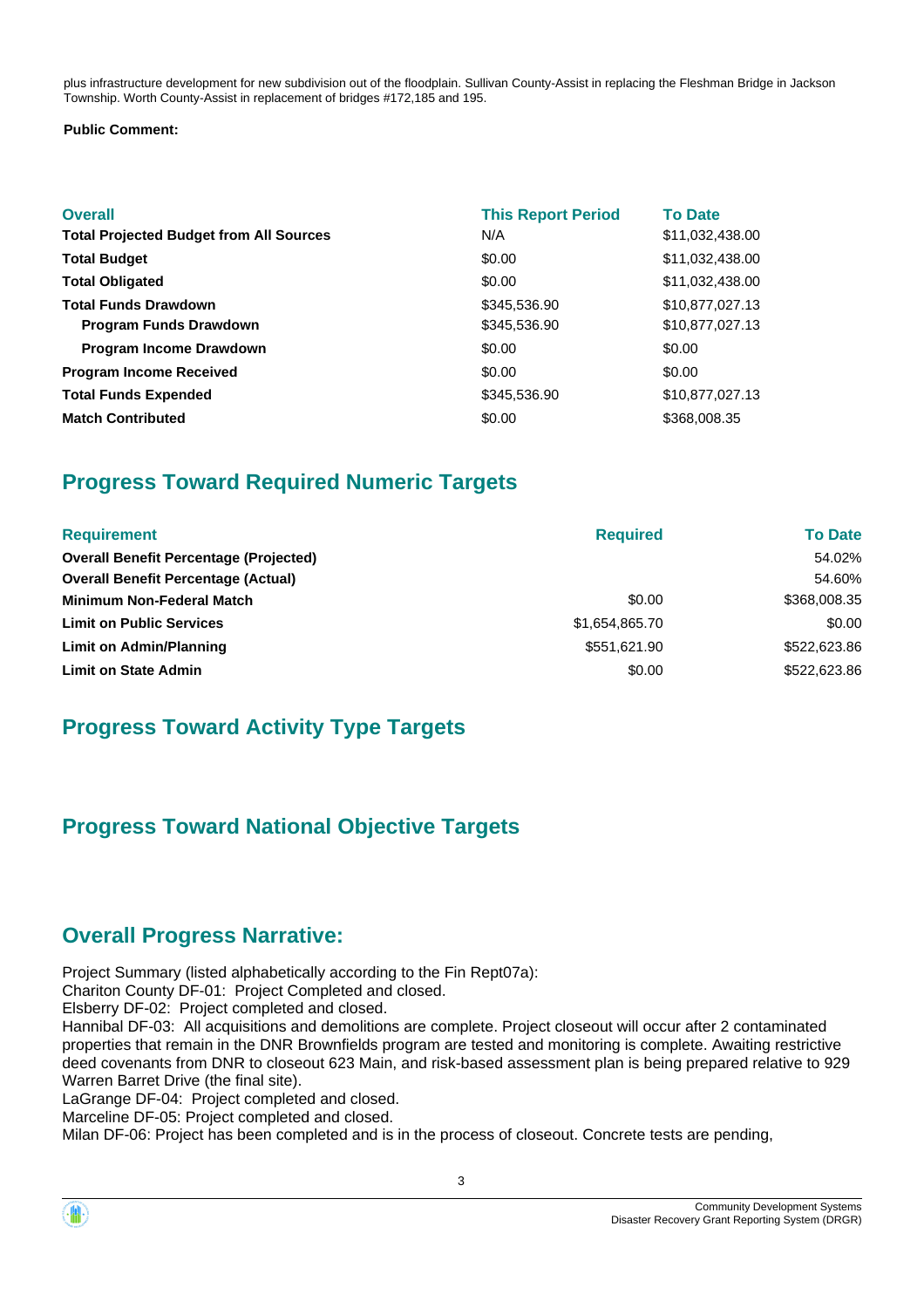and following results, project will be complete.

Newton County DF-07: Close-out monitoring has been completed. Administrator staff continue to work with the County on completing tasks required for closeout, including a Section 504 plan, which was submitted in draft form on July 10.

Old Monroe DF-08: Project completed and closed out.

Savannah DF-09: Project completed and closed.

Silex DF-10: The total number of persons served to date on the project with housing and relocation activities is 170, of which 128 are low/mod income. 69 homes have been acquired. Demolition of structures is 100% complete. Water system, sewer collection lines and streets are 100% complete. Project is undergoing initial closeout processes, but awaiting final funding needs for Hannibal DF-03 in the event funds are deobligated that might be used for street entrances on this project.

St. Charles DF-11: Project completed and closed.

St. Charles County DF-12 and DF-13: Project completed and closed.

Sullivan County DF-14: Demolition of the current bridge was complete. Bridge Design is 100% complete. Project will be closeout monitored in July or August.

Worth County DF-15: Project completed and closed.

Chula DF-17: Project completed and closed.

Elsberry DF-18: Project completed and closed.

Nodaway County DF-19: Project completed and closed.

Caruthersville DF-20: Project completed and closed.

Ralls County DF-21: Project completed and closed.

### **Project Summary**

| <b>Project #, Project Title</b>                        | <b>This Report Period</b>               | <b>To Date</b>                          |                                         |
|--------------------------------------------------------|-----------------------------------------|-----------------------------------------|-----------------------------------------|
|                                                        | <b>Program Funds</b><br><b>Drawdown</b> | <b>Project Funds</b><br><b>Budgeted</b> | <b>Program Funds</b><br><b>Drawdown</b> |
| 2008-DF-01, Chariton County                            | \$0.00                                  | \$65,461.00                             | \$65,461.00                             |
| 2008-DF-02, City of Elsberry                           | \$0.00                                  | \$278,434.09                            | \$278,434.09                            |
| 2008-DF-03, City of Hannibal                           | \$16,505.77                             | \$2,530,000.00                          | \$2,411,214.68                          |
| 2008-DF-04, City of La Grange                          | \$0.00                                  | \$423,781.01                            | \$423,781.01                            |
| 2008-DF-05, City of Marceline                          | \$0.00                                  | \$423,418.00                            | \$423,418.00                            |
| 2008-DF-06, City of Milan                              | \$0.00                                  | \$70,963.00                             | \$70,603.00                             |
| 2008-DF-07, Newton County                              | \$0.00                                  | \$944,600.00                            | \$941,957.64                            |
| 2008-DF-08, City of Old Monroe                         | \$0.00                                  | \$330,600.00                            | \$330,600.00                            |
| 2008-DF-09, City of Savannah                           | \$0.00                                  | \$600,770.00                            | \$600,770.00                            |
| 2008-DF-10, City of Silex                              | \$0.00                                  | \$3,181,189.59                          | \$3,167,219.69                          |
| 2008-DF-11, City of St. Charles                        | \$0.00                                  | \$181,588.00                            | \$181,588.00                            |
| 2008-DF-12, St. Charles County                         | \$0.00                                  | \$114,462.00                            | \$114,462.00                            |
| 2008-DF-13, St. Charles County                         | \$0.00                                  | \$105,562.21                            | \$105,562.21                            |
| 2008-DF-14, Sullivan County                            | \$314,593.48                            | \$351,000.00                            | \$344,072.15                            |
| 2008-DF-15, Worth County                               | \$0.00                                  | \$134,991.73                            | \$134,991.73                            |
| 2008-DF-17, City of Chula                              | \$0.00                                  | \$74,312.00                             | \$74,312.00                             |
| 2008-DF-18, City of Elsberry (culvert repair) 08-DF-18 | \$0.00                                  | \$54,872.73                             | \$54,872.73                             |
| 2008-DF-19, Nodaway County (bridge 28)                 | \$0.00                                  | \$174,800.00                            | \$174,800.00                            |
| 2008-DF-20, City of Caruthersville                     | \$0.00                                  | \$500,000.00                            | \$500,000.00                            |
| 2008-DF-21, Ralls County                               | \$0.00                                  | \$176,793.64                            | \$176,793.64                            |
| DED 08 Flood Supp 1 Admin, ADMIN                       | \$14,437.65                             | \$314,839.00                            | \$302,113.56                            |

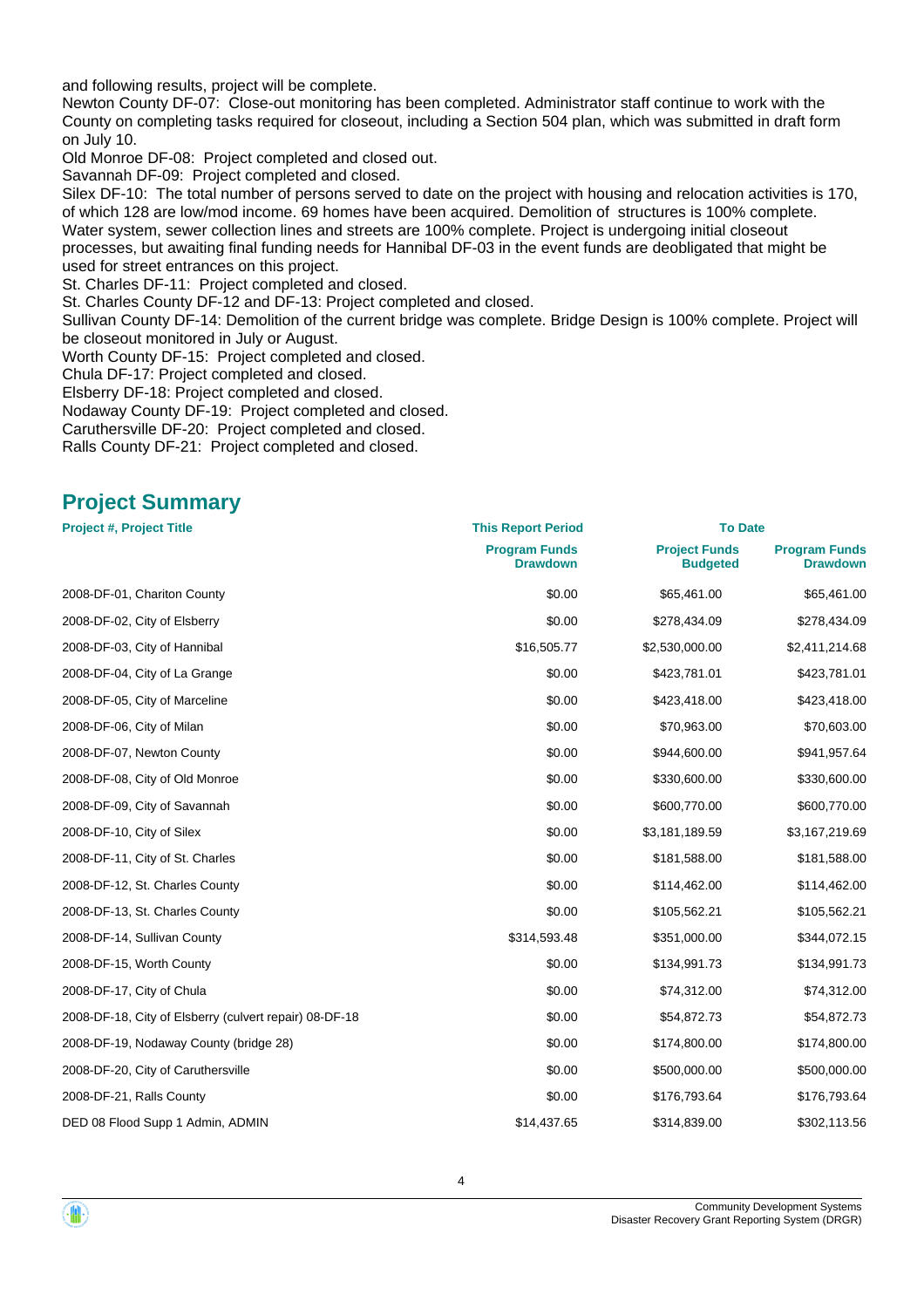# **Activities**

# **Project # / Title: 2008-DF-03 / City of Hannibal**

## **Grantee Activity Number: Activity Title: Hannibal - ACQ/BUYOUT**

# **HAN001**

| <b>Activitiy Category:</b>      | <b>Activity Status:</b>                    |
|---------------------------------|--------------------------------------------|
| Rental Assistance (waiver only) | Under Way                                  |
| <b>Project Number:</b>          | <b>Project Title:</b>                      |
| 2008-DF-03                      | City of Hannibal                           |
| <b>Projected Start Date:</b>    | <b>Projected End Date:</b>                 |
| 05/21/2009                      | 05/21/2011                                 |
| <b>Benefit Type:</b><br>Area () | <b>Completed Activity Actual End Date:</b> |
| <b>National Objective:</b>      | <b>Responsible Organization:</b>           |
| <b>Urgent Need</b>              | City of Hannibal                           |

| <b>Overall</b>                                 | Apr 1 thru Jun 30, 2014 | <b>To Date</b> |
|------------------------------------------------|-------------------------|----------------|
| <b>Total Projected Budget from All Sources</b> | N/A                     | \$2,130,000.00 |
| <b>Total Budget</b>                            | \$0.00                  | \$2,130,000.00 |
| <b>Total Obligated</b>                         | \$0.00                  | \$2,130,000.00 |
| <b>Total Funds Drawdown</b>                    | \$16,505.77             | \$2,086,017.37 |
| <b>Program Funds Drawdown</b>                  | \$16,505.77             | \$2,086,017.37 |
| <b>Program Income Drawdown</b>                 | \$0.00                  | \$0.00         |
| <b>Program Income Received</b>                 | \$0.00                  | \$0.00         |
| <b>Total Funds Expended</b>                    | \$16,505.77             | \$2,086,017.37 |
| City of Hannibal                               | \$16,505.77             | \$2,086,017.37 |
| <b>Match Contributed</b>                       | \$0.00                  | \$0.00         |

**Activity Description:**

#### **Location Description:**

**Activity Progress Narrative:**



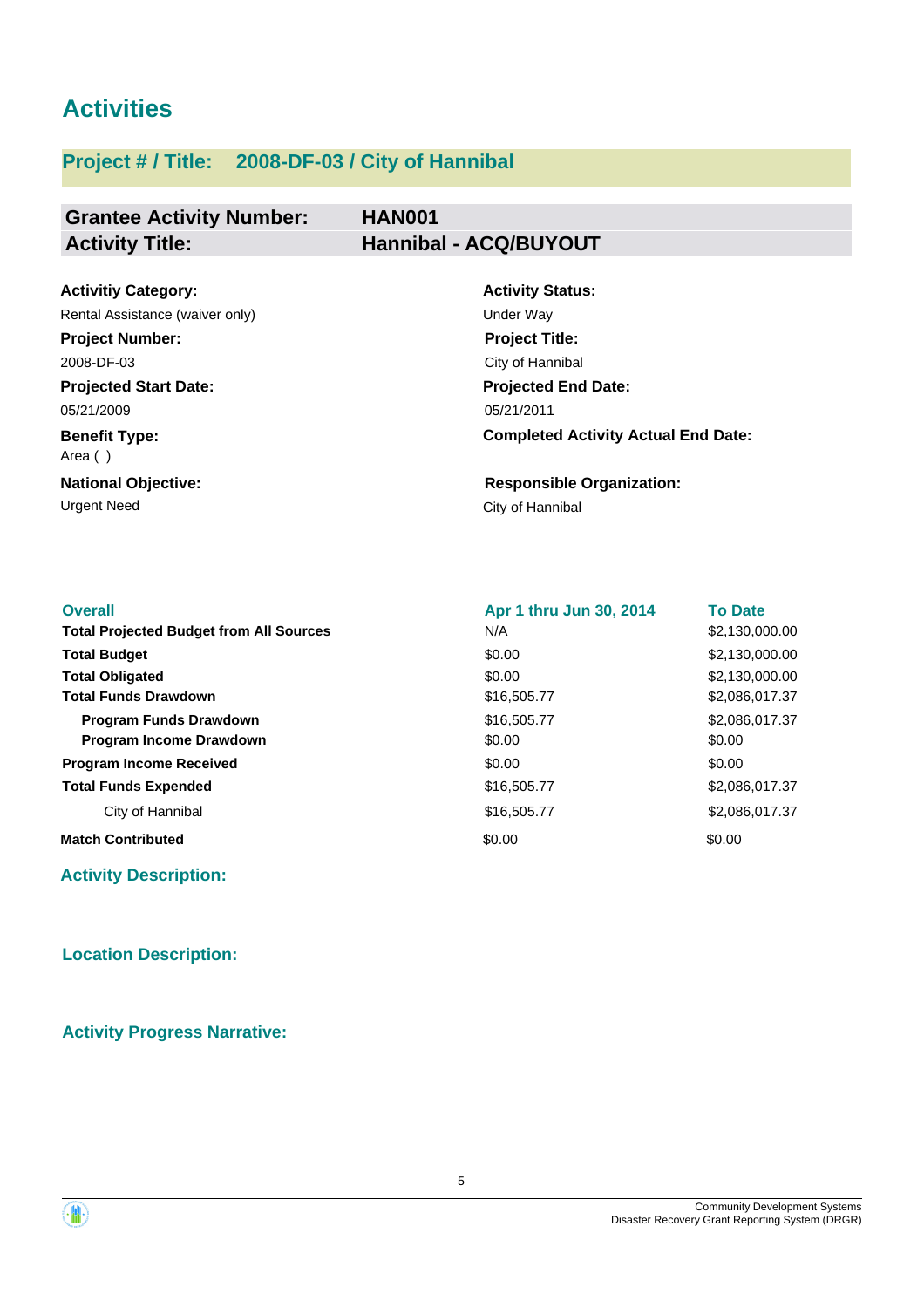#### **Accomplishments Performance Measures**

|                                  | <b>This Report Period</b> | <b>Cumulative Actual Total / Expected</b> |
|----------------------------------|---------------------------|-------------------------------------------|
|                                  | Total                     | <b>Total</b>                              |
| # of Properties                  |                           | 25/14                                     |
| # of buildings (non-residential) |                           | 14/14                                     |

### **Beneficiaries Performance Measures**

**No Beneficiaries Performance Measures found.**

#### **Activity Locations**

**No Activity Locations found.**

#### **Other Funding Sources Budgeted - Detail**

#### **No Other Match Funding Sources Found**

#### **Other Funding Sources Amount Amount Amount Amount Amount Amount Amount**

No Other Funding Sources Found Total Other Funding Sources

# **Project # / Title: 2008-DF-14 / Sullivan County**

| <b>Grantee Activity Number:</b> | <b>SUL016</b>                             |
|---------------------------------|-------------------------------------------|
| <b>Activity Title:</b>          | <b>Sullivan County-Bridge/Design/Insp</b> |
|                                 |                                           |
| <b>Activitiy Category:</b>      | <b>Activity Status:</b>                   |

**Projected Start Date: Benefit Type: National Objective:** 05/21/2009 Area ( ) Rehabilitation/reconstruction of public facilities Under Way **Project Number:** 2008-DF-14

Low/Mod Sullivan County

# **Projected End Date: Completed Activity Actual End Date:** 05/21/2011 **Project Title:** Sullivan County

**Responsible Organization:**

**Overall**

#### **Apr 1 thru Jun 30, 2014 To Date**

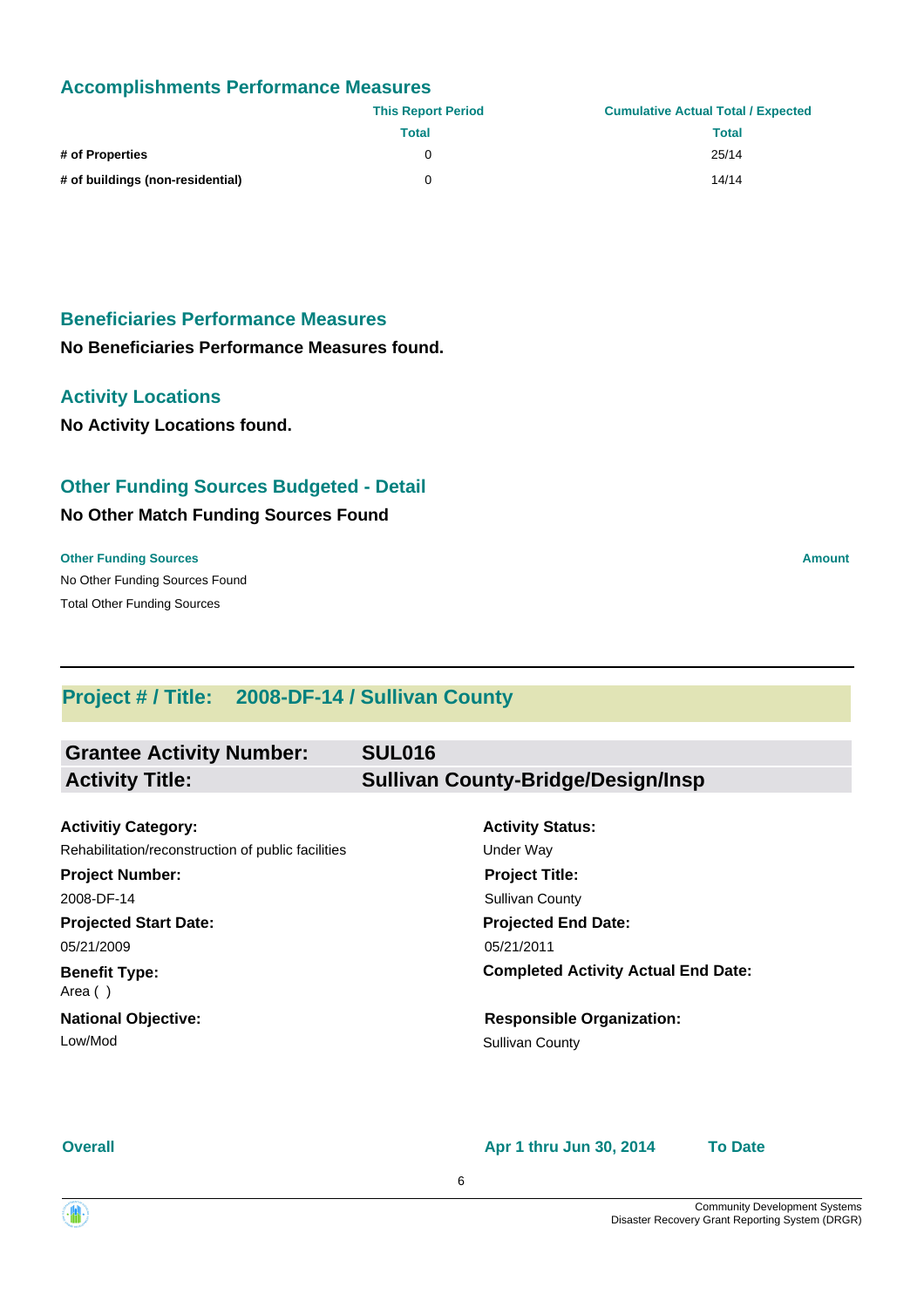| <b>Total Projected Budget from All Sources</b> | N/A          | \$351,000.00 |
|------------------------------------------------|--------------|--------------|
| <b>Total Budget</b>                            | \$0.00       | \$351,000.00 |
| <b>Total Obligated</b>                         | \$0.00       | \$351,000.00 |
| <b>Total Funds Drawdown</b>                    | \$314,593.48 | \$344,072.15 |
| <b>Program Funds Drawdown</b>                  | \$314,593.48 | \$344.072.15 |
| <b>Program Income Drawdown</b>                 | \$0.00       | \$0.00       |
| <b>Program Income Received</b>                 | \$0.00       | \$0.00       |
| <b>Total Funds Expended</b>                    | \$314,593.48 | \$344,072.15 |
| Sullivan County                                | \$314,593.48 | \$344.072.15 |
| <b>Match Contributed</b>                       | \$0.00       | \$0.00       |

**Activity Description:**

#### **Location Description:**

#### **Activity Progress Narrative:**

#### **Accomplishments Performance Measures**

|                        | <b>This Report Period</b> | <b>Cumulative Actual Total / Expected</b> |
|------------------------|---------------------------|-------------------------------------------|
|                        | Total                     | <b>Total</b>                              |
| # of public facilities |                           | 0/1                                       |

#### **Beneficiaries Performance Measures**

#### **No Beneficiaries Performance Measures found.**

#### **Activity Locations**

**No Activity Locations found.**

#### **Other Funding Sources Budgeted - Detail**

#### **No Other Match Funding Sources Found**

#### **Other Funding Sources Amount Amount Amount Amount Amount Amount Amount**

No Other Funding Sources Found Total Other Funding Sources



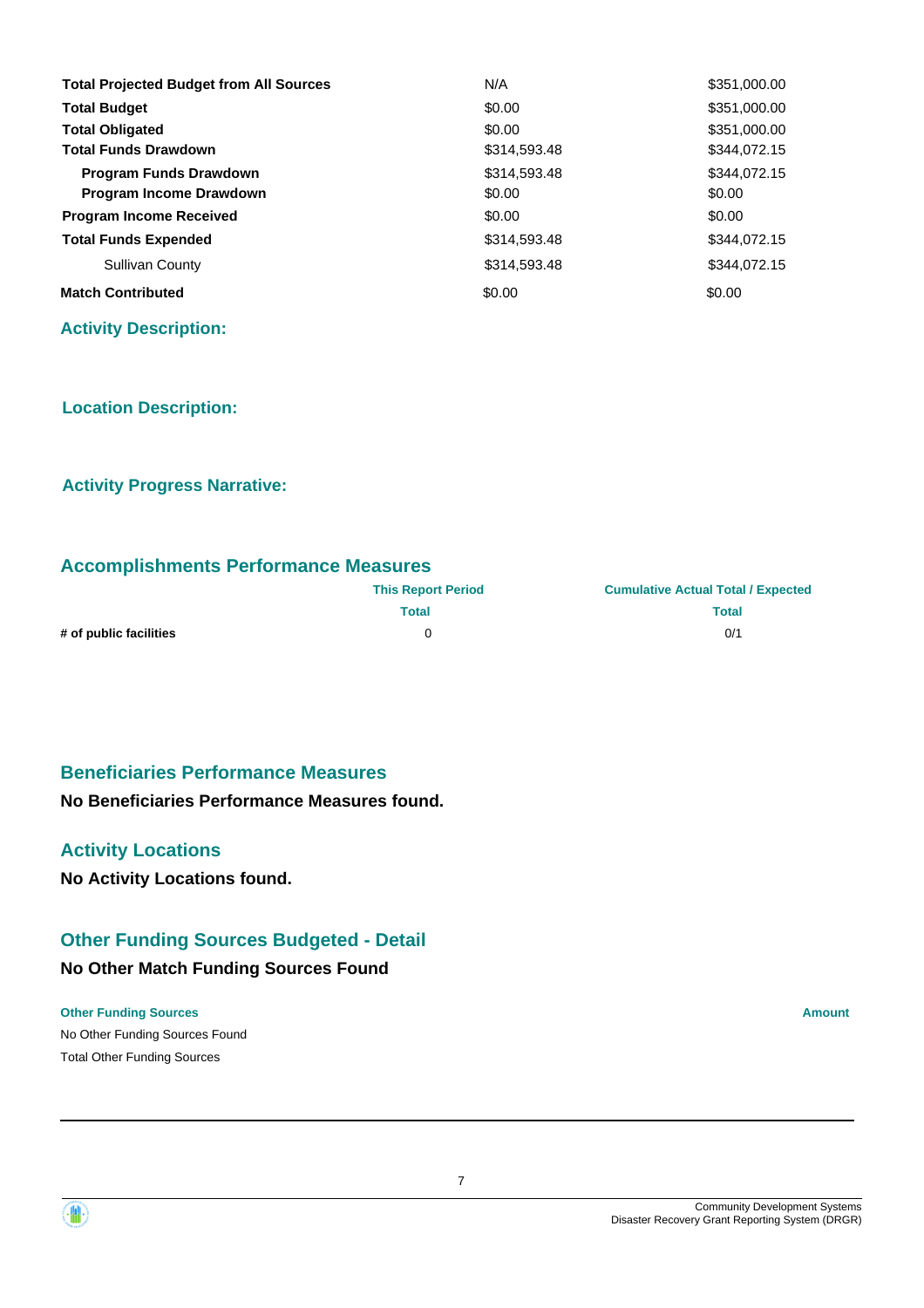# **Project # / Title: DED 08 Flood Supp 1 Admin / ADMIN**

#### **Grantee Activity Number: ST-ADMIN-008 Activity Title: State Admin 2008 Flood Supp 1**

| <b>Activitiy Category:</b>   | <b>Activity Status:</b>                    |
|------------------------------|--------------------------------------------|
| Administration               | Under Way                                  |
| <b>Project Number:</b>       | <b>Project Title:</b>                      |
| DED 08 Flood Supp 1 Admin    | <b>ADMIN</b>                               |
| <b>Projected Start Date:</b> | <b>Projected End Date:</b>                 |
| 05/21/2009                   | 05/21/2011                                 |
| <b>Benefit Type:</b><br>( )  | <b>Completed Activity Actual End Date:</b> |
| <b>National Objective:</b>   | <b>Responsible Organization:</b>           |
| N/A                          | State of Missouri                          |

| <b>Overall</b>                                 | Apr 1 thru Jun 30, 2014 | <b>To Date</b> |
|------------------------------------------------|-------------------------|----------------|
| <b>Total Projected Budget from All Sources</b> | N/A                     | \$314,839.00   |
| <b>Total Budget</b>                            | \$0.00                  | \$314,839.00   |
| <b>Total Obligated</b>                         | \$0.00                  | \$314,839.00   |
| <b>Total Funds Drawdown</b>                    | \$14,437.65             | \$302,113.56   |
| <b>Program Funds Drawdown</b>                  | \$14,437.65             | \$302,113.56   |
| <b>Program Income Drawdown</b>                 | \$0.00                  | \$0.00         |
| <b>Program Income Received</b>                 | \$0.00                  | \$0.00         |
| <b>Total Funds Expended</b>                    | \$14,437.65             | \$302,113.56   |
| State of Missouri                              | \$14,437.65             | \$302,113.56   |
| <b>Match Contributed</b>                       | \$0.00                  | \$0.00         |

#### **Activity Description:**

#### **Location Description:**

**Activity Progress Narrative:**

# **Accomplishments Performance Measures**

#### **No Accomplishments Performance Measures**